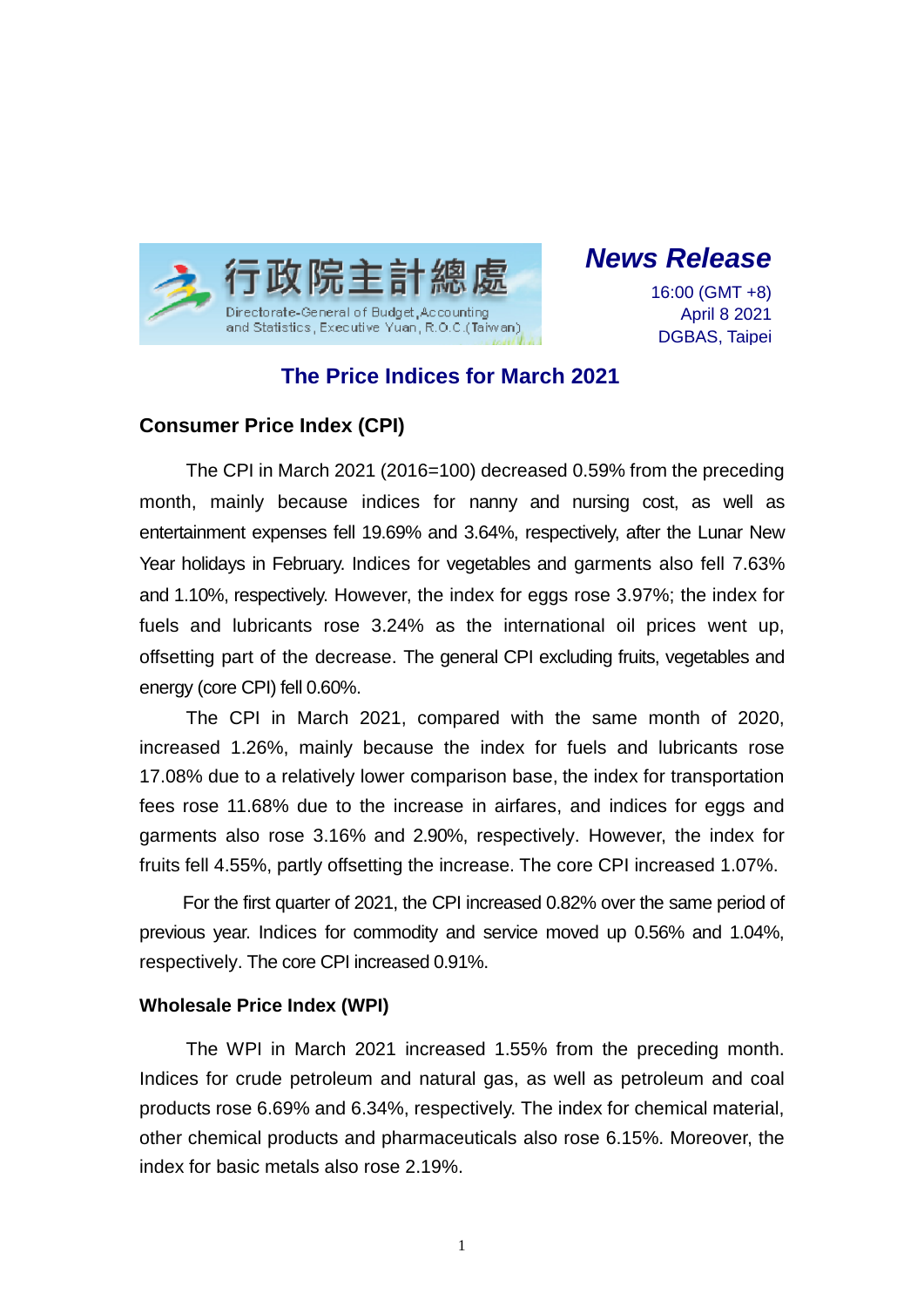The WPI in March 2021, compared with the same month of 2020, increased 4.36%. Indices for petroleum and coal products, as well as quarrying and mining products rose 33.02% and 27.56%, respectively. The index for basic metals also rose 21.54%. Moreover, the index for chemical material, other chemical products and pharmaceuticals also rose 19.12%. On the other hand, the index for water, electricity and gas fell 2.61%, offsetting part of the increase. The price index for domestic sales excluding imports (DPI) increased 7.88%, import price index (IPI) and export price index (EPI) also rose 5.48% and 0.87%, respectively.

For the first quarter of 2021, the WPI increased 0.69% over the same period of previous year. The DPI and IPI rose 4.07% and 0.38%, respectively, but EPI fell 1.57%.

#### **Producer Price Index (PPI)**

The PPI, the price index for products domestically produced, in March 2021 increased 1.88% from the preceding month. The index for chemical material, other chemical products and pharmaceuticals rose 8.24%. Indices for petroleum and coal products, as well as basic metals also rose 5.87% and 1.97%, respectively. However, the index for farm products fell 1.91%, offsetting part of the increase from the other groups.